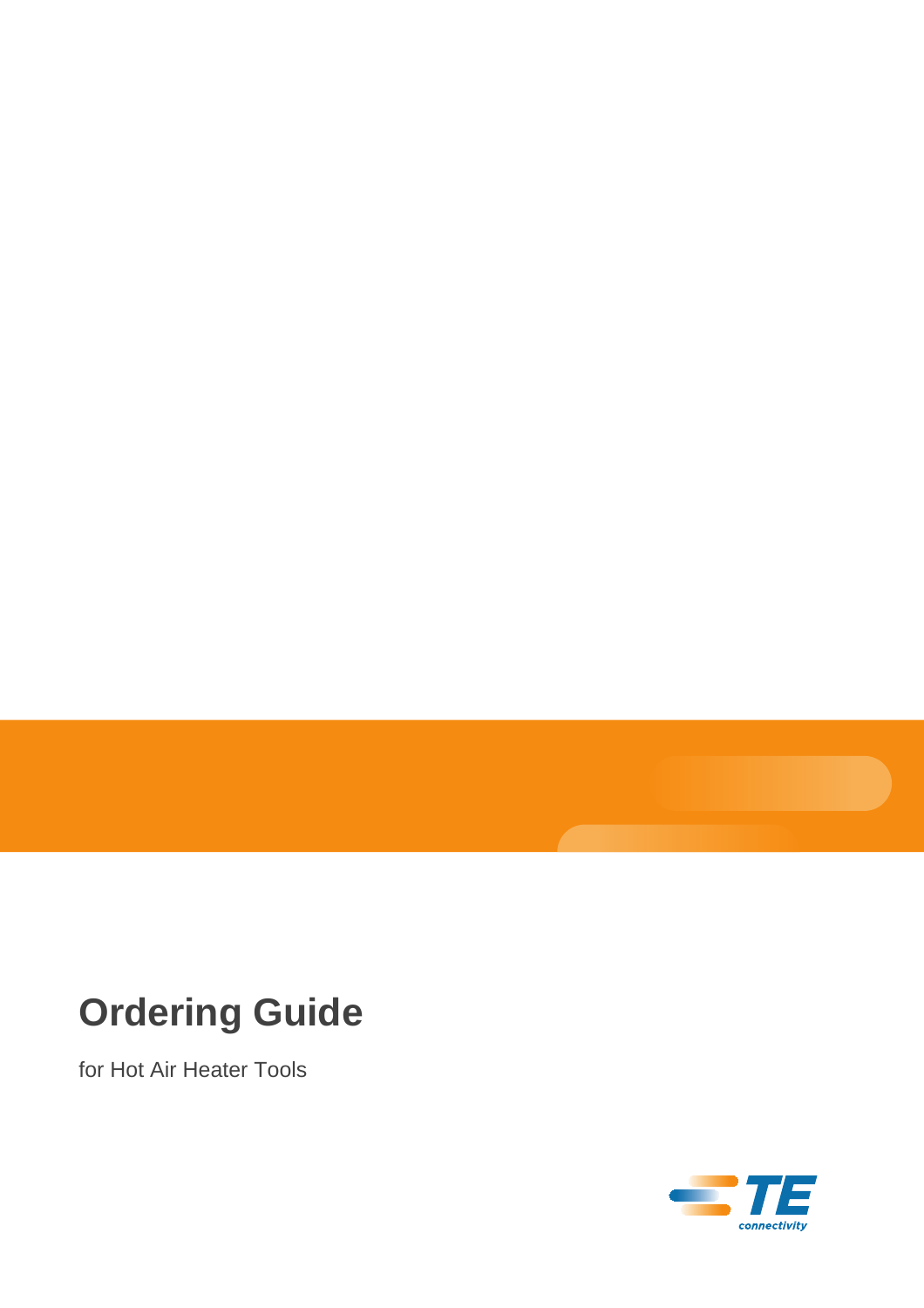## CV-1981MK2/CV1983



Portable hot air heater



The CV-1981-MK2 and the CV-1983 Thermoguns are robust, double insulated, heavy duty hot air tools.

A motor driven fan forces air through the heating element which is enclosed in a stainless steel barrel and safety guard. The thermoguns are fitted with a Triac Power Control which varies power to the element by means of a control knob situated at the rear of the gun. Hence output temperature is adjusted in this way. Output wattage is therefore variable. An integral stand allows the CV-1981-MK2, and the CV-1983 to be used as a bench mounted tool. The thermogun is available in a variety of models, and is suited



to a wide range of heat shrink applications.

The various push on reflectors of the PR series are easily and quickly attached to the gun, allowing use with a wide range of heat shrink products. These reflectors can be found on flier ref: TFAE0039. The CV-1983 has a bigger wattage element, and so a larger barrel. It therefore pushes through more air, as larger diameter results in greater airflow. The same temperatures are reached as the CV-1981-MK2. The CV-1983 would be used for larger tubing and moulded parts. To use the PR range of reflectors with the CV-1983 it is necessary to order a barrel adaptor.

| <b>Technical specification</b>    |                   |
|-----------------------------------|-------------------|
| Electrical Supply-CV-1981-MK2/CV- | 230 V             |
| 1983                              | 120V              |
| Power Consumption-CV-1981-MK2     | 1600W             |
| Power Consumption-CV-1983         | 2260W/3060W       |
| Total System Noise-CV-1981-MK2    | 65dB              |
| Total System Noise-CV-1983        | 65dB              |
| Length-CV-1981-MK2                | 340 <sub>mm</sub> |
| Length-CV-1983                    | 320 <sub>mm</sub> |
| Weight-CV-1981-MK2                | $1.3$ kg          |
| Weight-CV-1983                    | $1.5$ kg          |
| Air Flow-CV-1981-MK2              | Max 230 I/min     |
| Air Flow-CV-1983                  | Max 500 I/min     |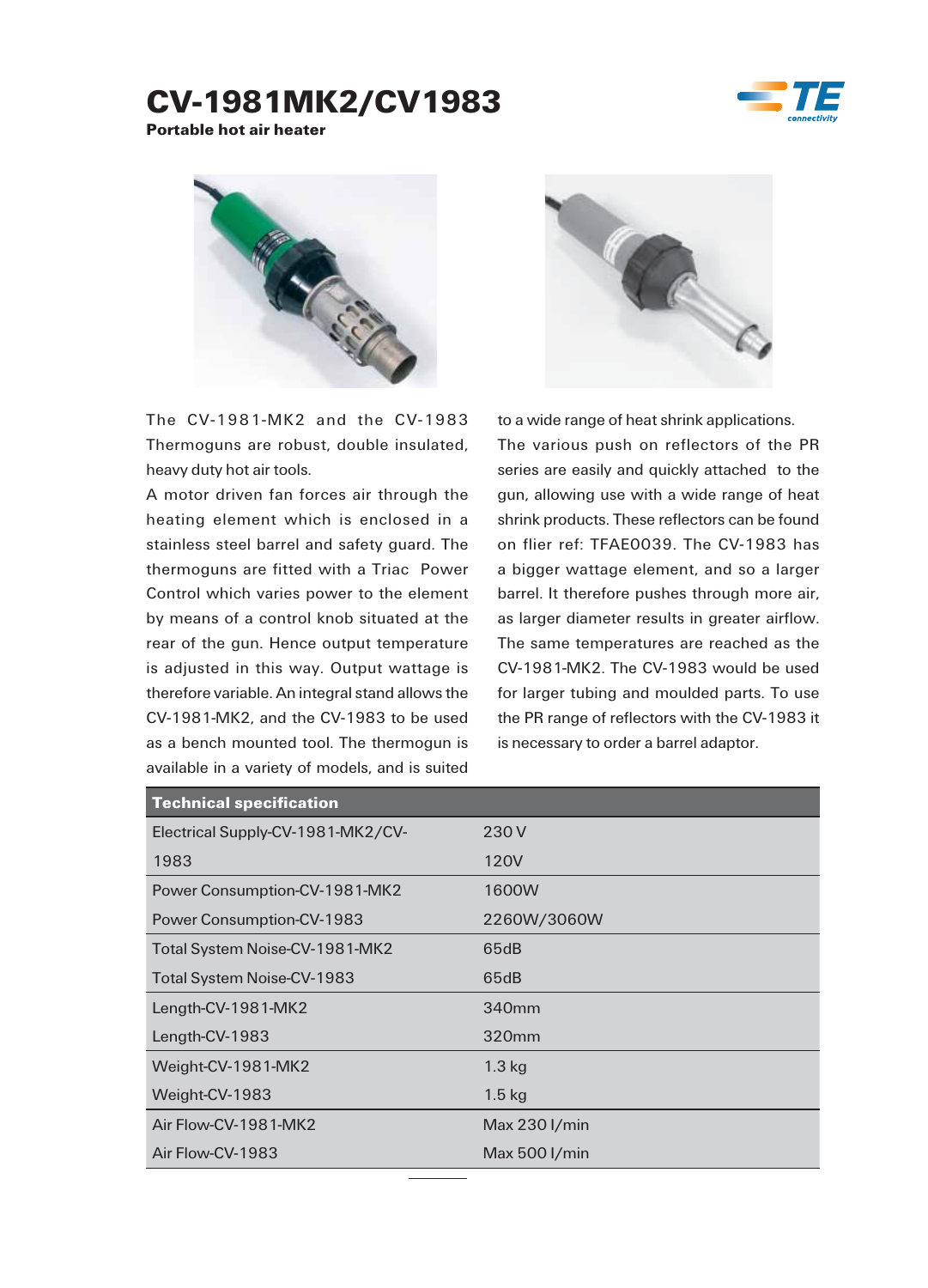## CV-1981MK2/CV1983



Portable hot air heater

#### Product range

All dual wall, single wall and moulded parts products.

Various devices products.

Reflector selection guide

For other Tyco Electronics products discuss with product management.

| <b>Ordering information</b> |                          |                             |
|-----------------------------|--------------------------|-----------------------------|
|                             | Description              | <b>Tyco Electronics PCN</b> |
| Equipment                   |                          |                             |
| CV-1981-MK2                 | CV-1981-120V1600W-CANMK2 | A42716-000                  |
|                             | CV-1981-120V1600W-UKMK2  | E95798-000                  |
|                             | CV-1981-230V1600WMK2     | 813914-000                  |
|                             | CV-1981-230V1600W-SEVMK2 | F25836-000                  |
|                             | CV-1981-230V1600W-UKMK2  | 340970-000                  |
| CV-1983                     | CV-1983-110V-2260W-UK    | 441753-000                  |
|                             | CV-1983-220V-2260W       | 773898-000                  |
|                             | CV-1983-220V-2260W-UK    | 985426-000                  |
|                             | CV-1983-220V-3060W       | 538361-000                  |
|                             | CV-1983-220V-3060W-UK    | 231866-000                  |
| CV-1983 Barrel Adaptor      | AD-1962                  | 989172-000                  |

| <u> 10. mars 10. mars 10. mars 10. mars 10. mars 10. mars 10. mars 10. mars 10. mars 10. mars 10. mars 10. mars 1</u> |               |            |
|-----------------------------------------------------------------------------------------------------------------------|---------------|------------|
| Product range/ordering information                                                                                    | Description   | <b>PCN</b> |
| Tubing from 6 mm to 25 mm diameter                                                                                    | <b>PR-12</b>  | 991973-00  |
| Tubing up to 6 mm diameter                                                                                            | <b>PR-13</b>  | 991963-000 |
| Large Solder Sleeve terminations                                                                                      | <b>PR-13C</b> | 991974-000 |
| Long lengths of tubing up to 25 mm diameter                                                                           | <b>PR-21</b>  | 991984-000 |
| Small moulded parts and tubing from                                                                                   | <b>PR-24</b>  | 991964-000 |
| 25 mm to 35 mm diameter                                                                                               |               |            |
| Moulded parts and tubing from                                                                                         | <b>PR-24A</b> | 001989-000 |
| 35 mm to 60 mm diameter                                                                                               |               |            |
| Solder Sleeve terminations                                                                                            | <b>PR-25</b>  | 991965-000 |
| up to 7 mm diameter                                                                                                   |               |            |
| Large Solder Sleeve terminations                                                                                      | <b>PR-25D</b> | 989523-000 |
| From 7 mm to 13 mm                                                                                                    |               |            |
| Miniature Solder Sleeve terminations                                                                                  | <b>PR-26</b>  | 991967-000 |
| and small products                                                                                                    |               |            |
| Solder Sleeve terminations from                                                                                       | <b>PR-33</b>  | 997768-000 |
| 20 mm to 27 mm diameter                                                                                               |               |            |
| Solder Sleeve terminations from                                                                                       | <b>PR-34</b>  | 989111-000 |
| 12 mm to 20 mm diameter                                                                                               |               |            |
| Special narrow reflector for moulded                                                                                  | PR-51         | 113069-000 |
| part transitions (21.5 x 3.5 mm nozzle)                                                                               |               |            |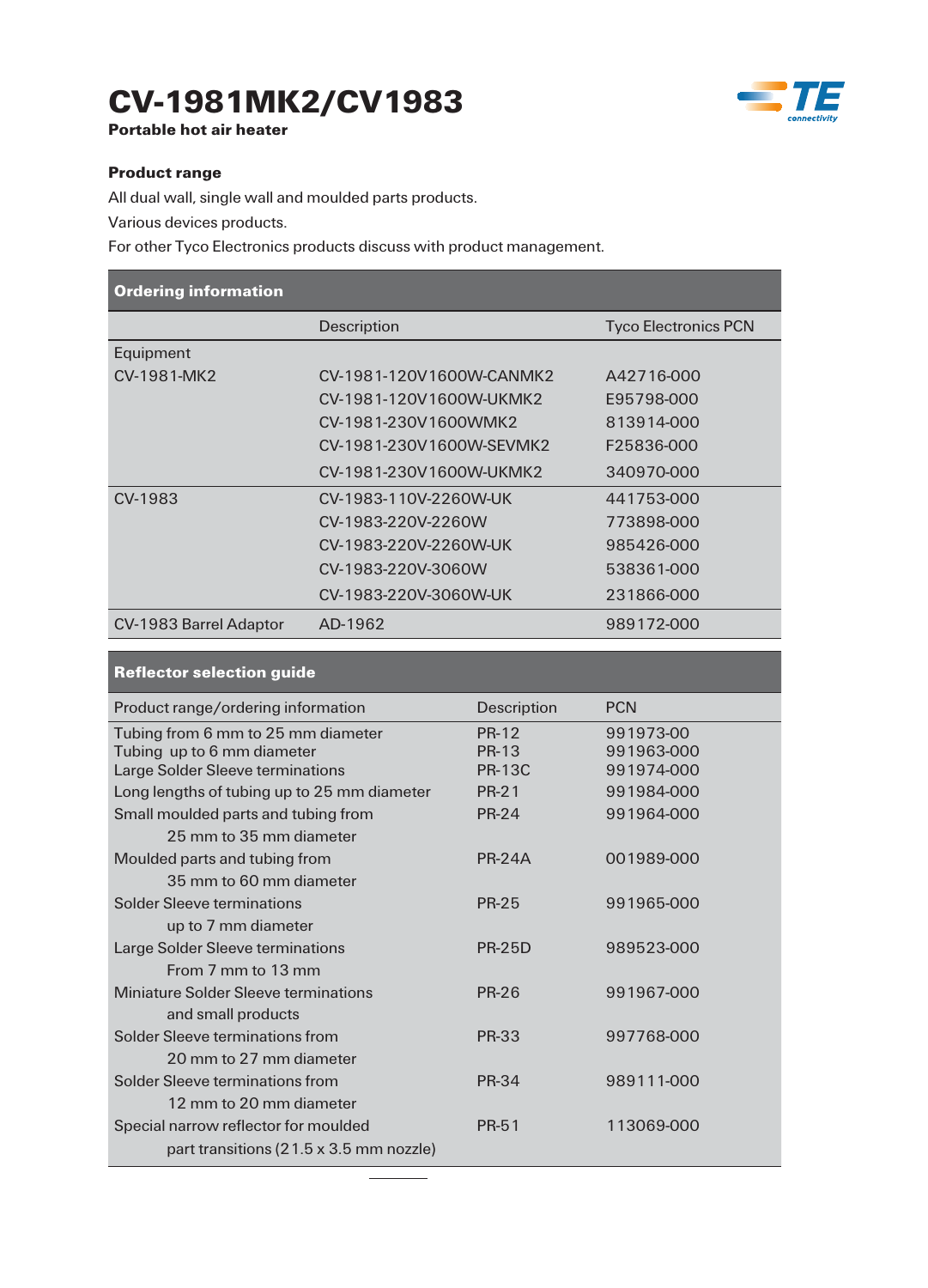### HL2010E Low cost hand held heater





The HL2010E hot air heater is designed to work with a standard line voltage (230V) on a wide variety of Tyco Electronics heatshrinkable products. This tool is suitable for occasional use and is not recommended for applications requiring high duty cycles.

The tool supplies forced hot air with an adjustable heat setting to meet the requirements of many different installation situations. A three-position switch controls the air flow (150/300/500 l/min).

The HL2010E tool is switched on and off at the three-stage switch and the temperature can be continuously adjusted over a range of 50°C - -630°C by the pushbuttons. The temperature can be increased or reduced by 10°C steps. An LCD display shows the actual temperature.

Furthermore it requires only two reflectors to cover most applications of heat-shrinkable tubing and SolderSleeve terminations.

There is an adaptor available, which allows the use of PR type reflectors.

#### Technical specifications

| Voltage  | 230V AC       |
|----------|---------------|
| Power    | 2000W         |
| Air flow | 150-500 l/min |
| Weight   | 920g          |
| Length   | 280mm         |
| Noise    | $<$ 70dB      |

| <b>Ordering information</b> |                       |            |
|-----------------------------|-----------------------|------------|
| Product                     | <b>Description</b>    | <b>PCN</b> |
| HL2010E-230V tool           | HL2010E-230V-Euro     | C99451-000 |
|                             | HL2010E-230V-UK       | A22932-000 |
|                             | HL2010E-Kit-230V-Euro | A23120-000 |

| <b>Reflector selection quide</b>                  |            |
|---------------------------------------------------|------------|
| HL1802E-074616-SolderSleeve terminators reflector | 832011-000 |
| HL1802E-070519-heat-shrinkable tubings reflector  | 022611-000 |
| HL1802E-070618, 9mm adaptor                       | 930321-000 |
| HL1802E-070717, 14mm reduction nozzle             | 868259-000 |
| HL1802E-070816, 20mm reduction nozzle             | 613361-000 |
| HL1802E-ADAPT-PR-adaptor for PR series reflector  | 444817-000 |
| HL1802E-bench-std                                 | 717083-000 |